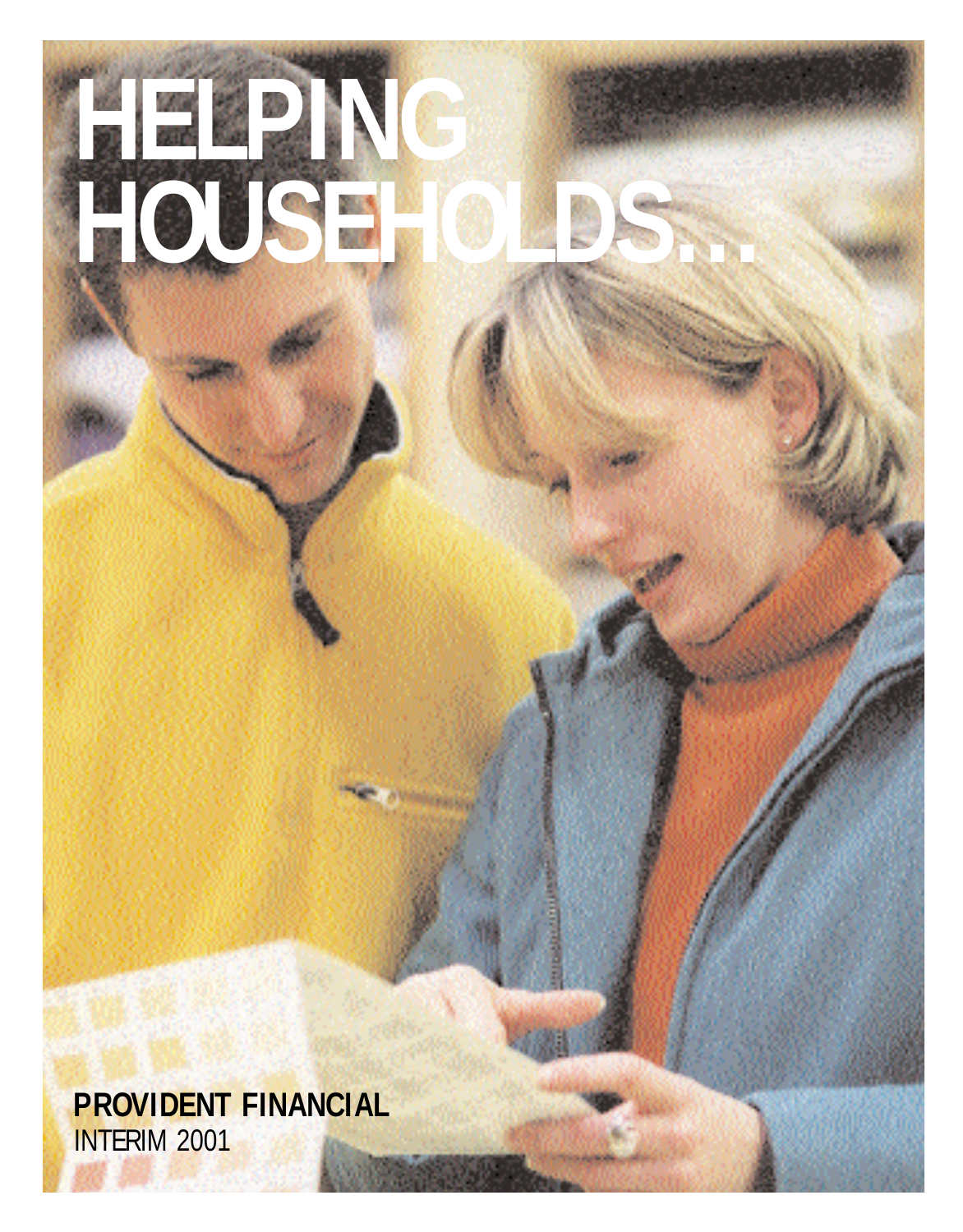**WHEREVER WE GO, WE FIND THAT PEOPLE FACE THE SAME ISSUES AND THE SAME CONCERNS.** 

**THEY WANT TO DO UP THEIR HOMES. THEY WANT THE BEST FOR THEIR CHILDREN. WHAT THEY DON'T WANT ARE FORMS TO FILL IN, QUESTIONS FROM SOMEONE THEY DON'T KNOW AND QUEUES.**

**THAT'S WHY OUR SIMPLE SYSTEM OF SMALL CASH LOANS GOES DOWN EQUALLY WELL IN THE UK, THE REPUBLIC OF IRELAND, POLAND, THE CZECH REPUBLIC, SOUTH AFRICA, HUNGARY AND SLOVAKIA.**

**WE KNOW OUR MARKET. WE KNOW WHAT PEOPLE WANT. WE HAVE A UNIQUE SERVICE THAT CROSSES FRONTIERS AND LANGUAGE BARRIERS.**

**HELPING HOUSEHOLDS MANAGE IS WHAT WE DO.** 

## **…IN BRNO AND BUDAPEST… …BRISTOL AND BRATISLAVA**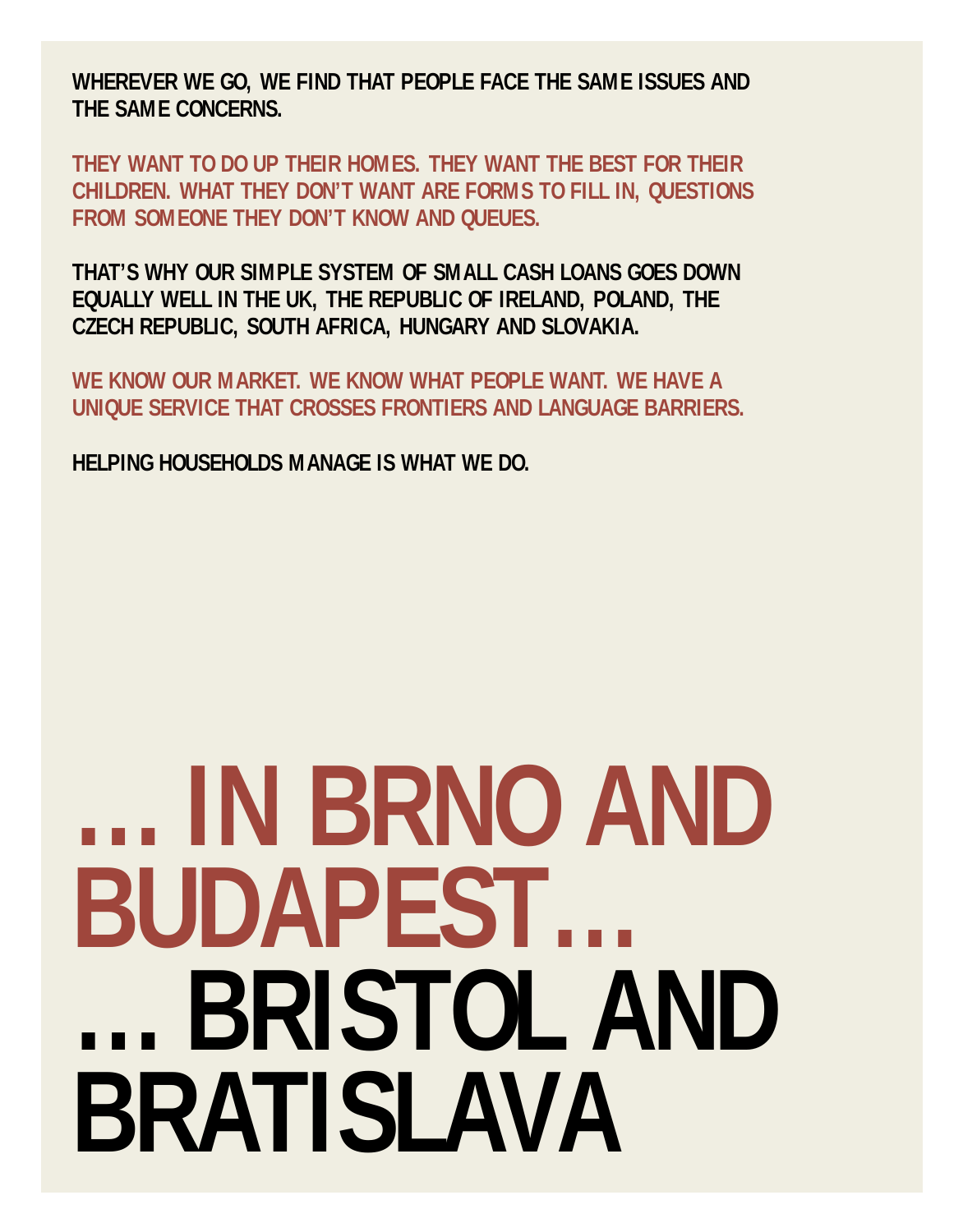#### **Contents**

- **1** Highlights
- **2** Chairman's statement
- **4** Financial information
- **9** Notes to the financial information
- **12** Independent review report
- **13** Shareholder information

## **HIGHLIGHTS**

- **>** *PROFIT BEFORE TAX UP 7.8% TO £70.2M*
- **>** *TURNOVER UP 17%*
- **>** *CUSTOMERS UP 15% TO 3.4M*
- **>** *EARNINGS PER SHARE UP 7.5% TO 20.52P*
- **>** *DIVIDEND PER SHARE UP 7.8% TO 11.75P*

*www.providentfinancial.com*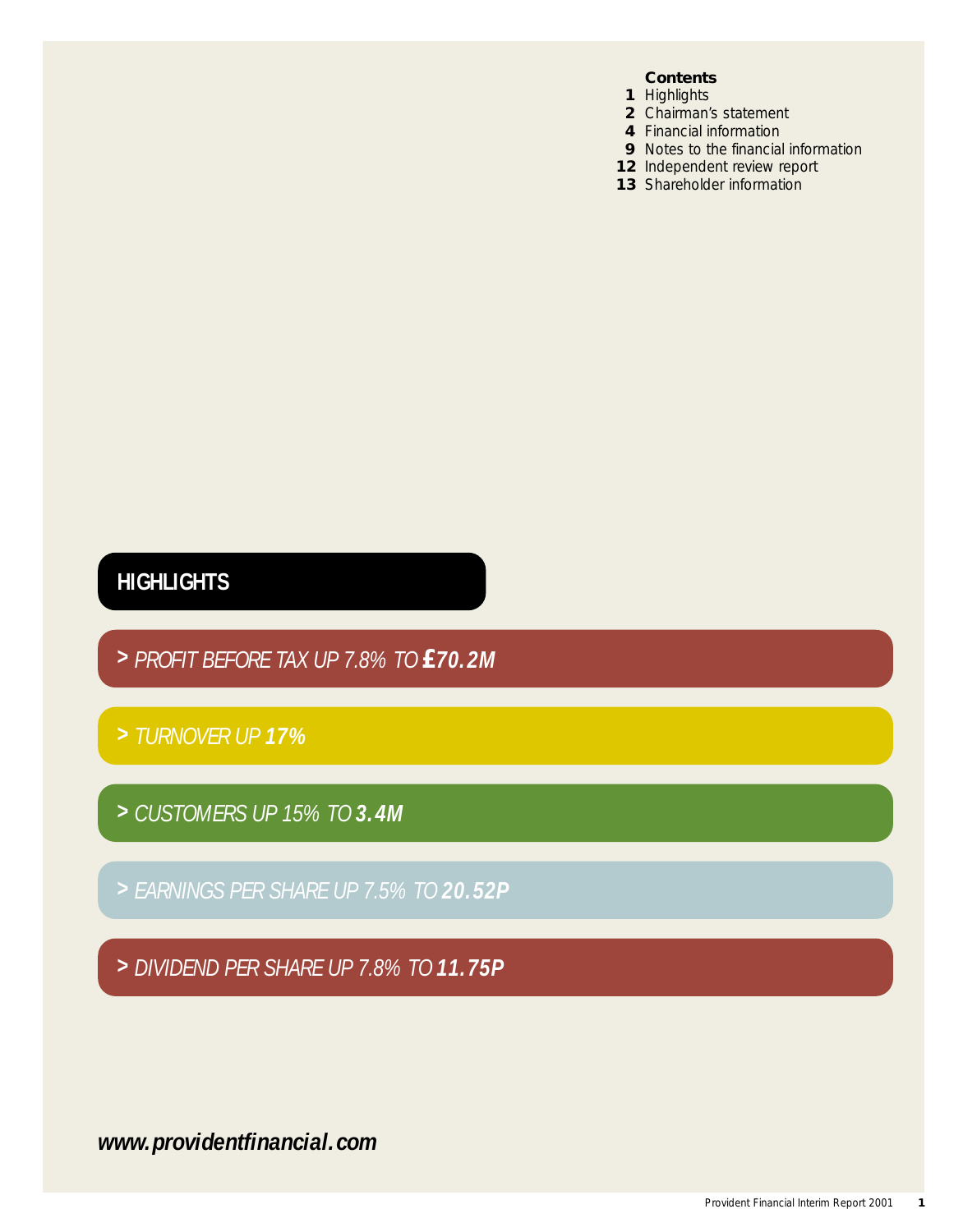# **CHAIRMAN'S STATE**

*OVERALL, WE ARE MAKING GOOD PROGRESS AND REMAIN CONFIDENT OF A GOOD RESULT FOR 2001.*

*JOHN VAN KUFFELER CHAIRMAN*

#### **Overview**

I am pleased to announce that the group has made good progress in the first half of 2001. We achieved strong growth, with turnover up by 17% to £399 million and customers up by 15% to 3.4 million (2000 2.9 million). Profit before tax increased 7.8% to £70.2 million (2000 £65.1 million). Earnings per share increased by 7.5% from 19.08 pence to 20.52 pence per share. An interim dividend of 11.75 pence (2000 10.9 pence), an increase of 7.8%, has been declared.

#### **Operations**

An analysis of the results for the first half of 2001 is set out below:

| Half year ended 30 June | 2001<br>f m | 2000<br>f m |
|-------------------------|-------------|-------------|
| UK home credit          | 61.3        | 60.3        |
| International           | (2.3)       | (6.9)       |
| Motor insurance         | 19.4        | 16.3        |
| balance                 | (1.8)       | (0.6)       |
| Central costs           | (6.4)       | (4.0)       |
|                         | 7N 2        | 651         |

#### **UK home credit division Explanatory note**

*The 2000 financial year comprised 53 working weeks, the last of which fell between Christmas and New Year. This traditionally poor week for credit issued and collections usually forms the first week of the new financial year. This has had the effect of inflating the growth in turnover, credit issued and collections in the first half of 2001 and distorting the comparison with the first half of 2000. In order to give a true comparative, adjusted 'like for like' figures are provided.* 

Trading in the first half of the year has been as expected. Turnover for the UK home credit division rose by 5.6% (3.4% like for like) to £224.3 million and profit before tax increased by 1.7% to £61.3 million (2000 £60.3 million).

The UK home credit market remains competitive but stable. The market conditions we experienced in 2000 have, as expected, continued into 2001. Consequently, we have continued to focus on maintaining the quality of our lending and in the first half of this year we have further tightened our controls over customer recruitment. Customer numbers have fallen slightly (0.8%), as compared to June 2000. Bad debt as a percentage of credit issued has remained stable at 8.2% (June 2000 8.2%). Credit issued grew by 7.3% (3.5% like for like) in the first half of 2001 to £390.6 million and collections were up by 6.3% (4.5% like for like) to £634 million.

We are working actively to improve our customer recruitment techniques in order to increase the recruitment and retention of good quality customers. We have recently launched a Provident branded home-shopping catalogue produced and managed by Findel plc. In addition, we intend to roll out the cross-selling of motor insurance, which we piloted successfully last year, throughout the agent network. As a result, promotional expenditure has increased by over £2 million in the first half of the year and we expect to see the benefit of these initiatives in improved customer growth during the second half.

#### **International division**

In the international division, our aims for this year were to continue with rapid customer growth in Poland and the Czech Republic, bringing both countries into profit for the year, and to open pilot operations in Hungary and Slovakia. Our progress in the first half of this year has been good with both Poland and the Czech Republic reporting a profit. The division has reported turnover up 258% to £46.2 million and a half year loss of £2.3 million, much reduced from the £6.9 million loss at the 2000 half year. This includes an investment of £1.3 million in start-up losses in launching our home credit service in Hungary and Slovakia. Customer numbers for the division have increased by 141,000 (28%) to 641,000 in the first half of the year.

Poland has for the first time reported a profit of £0.9 million compared to a loss of £3.4 million in the first half of 2000 and customer numbers have grown by 111,000 (36.4%) from 305,000 to 416,000 in the first half of the year.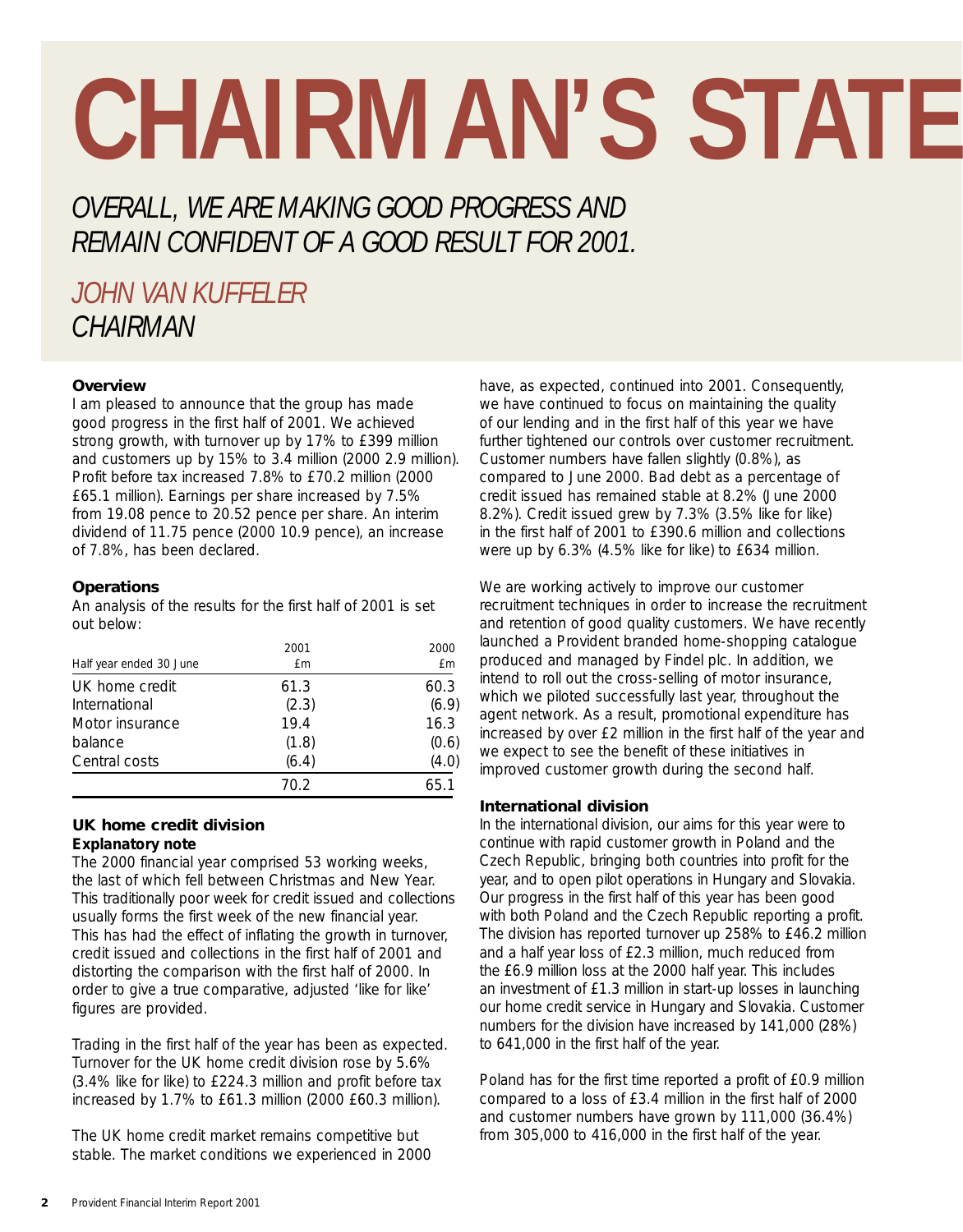## **MENT**



The Czech Republic has reported a profit of £0.8 million compared to a first half loss in 2000 of £1.4 million and customer numbers grew by 23,000 (14.3%) from 161,000 to 184,000.

As expected, as the businesses mature, the bad debt rate in the fast growing Central European operations is increasing from the exceptionally low levels seen in 2000. In Poland, our largest international market, credit quality is developing broadly as expected and bad debts as a percentage of credit issued are running at around 6% (June 2000 4.3%). In the Czech Republic, bad debt as a percentage of credit issued has increased a little more than was expected to 7.25% (June 2000 4.0%) and prices have been increased to compensate for the additional costs.

South Africa remains a small part of the international division. It has experienced tougher trading conditions and, in particular, rising levels of bad debt in the first half of this year. This is disappointing after the substantial improvement in performance seen in the second half of 2000. We have taken remedial action, shortening the maturity of loans and tightening lending criteria. We intend to review the success of these actions in the second half of this year.

#### **Motor insurance division**

The motor insurance division has performed well, benefiting from good conditions in the motor insurance market. Profits were up by 19% to £19.4 million and policyholders up by 18% to 833,000. As expected, premium increases in the market have slowed significantly, averaging about 5% in the first half of this year compared to about 10% at the same time last year and there are clear signs that we have reached the top of the insurance pricing cycle.

#### **balance**

We have piloted a bill paying service in a small number of UK locations during the last year. In June we reviewed the performance of these pilots and concluded that the prospects for the service were insufficiently good to merit further investment. Consequently, the business has been closed. A loss of £1.8 million, inclusive of all closure costs, was incurred in the first half of 2001 (2000 £0.6 million).

#### **Prospects**

In the UK home credit division we expect the current market conditions to continue for this year and into next and so we will continue to concentrate on maintaining the quality of our lending. As a result, we continue to expect customer numbers, credit issued and profits for 2001 to grow at similar rates to those in 2000. The bad debt ratio is expected to remain stable at around the current level.

The international division's customer numbers, credit issued and profits are expected to grow substantially. The division as a whole is on target to report a profit in 2001, after bearing start-up losses of about £4 million in developing Hungary and Slovakia and to earn increasing levels of profit thereafter.

We are closely monitoring the quality of lending in the division. In response to the recent increase in bad debt, we intend to ease slightly the rate of growth in customer numbers and credit issued to allow the better management of credit quality, particularly in the Czech Republic.

We continue to believe home credit has wide international appeal and our aim remains to launch our service in one new country each year.

The motor insurance market is cyclical and we are currently benefiting from conditions at the top of the cycle. We continue to expect another good result in 2001 but we have seen the first signs of more competitive market conditions.

Overall, we are making good progress and remain confident of a good result for 2001.

**John van Kuffeler** Chairman 23 July 2001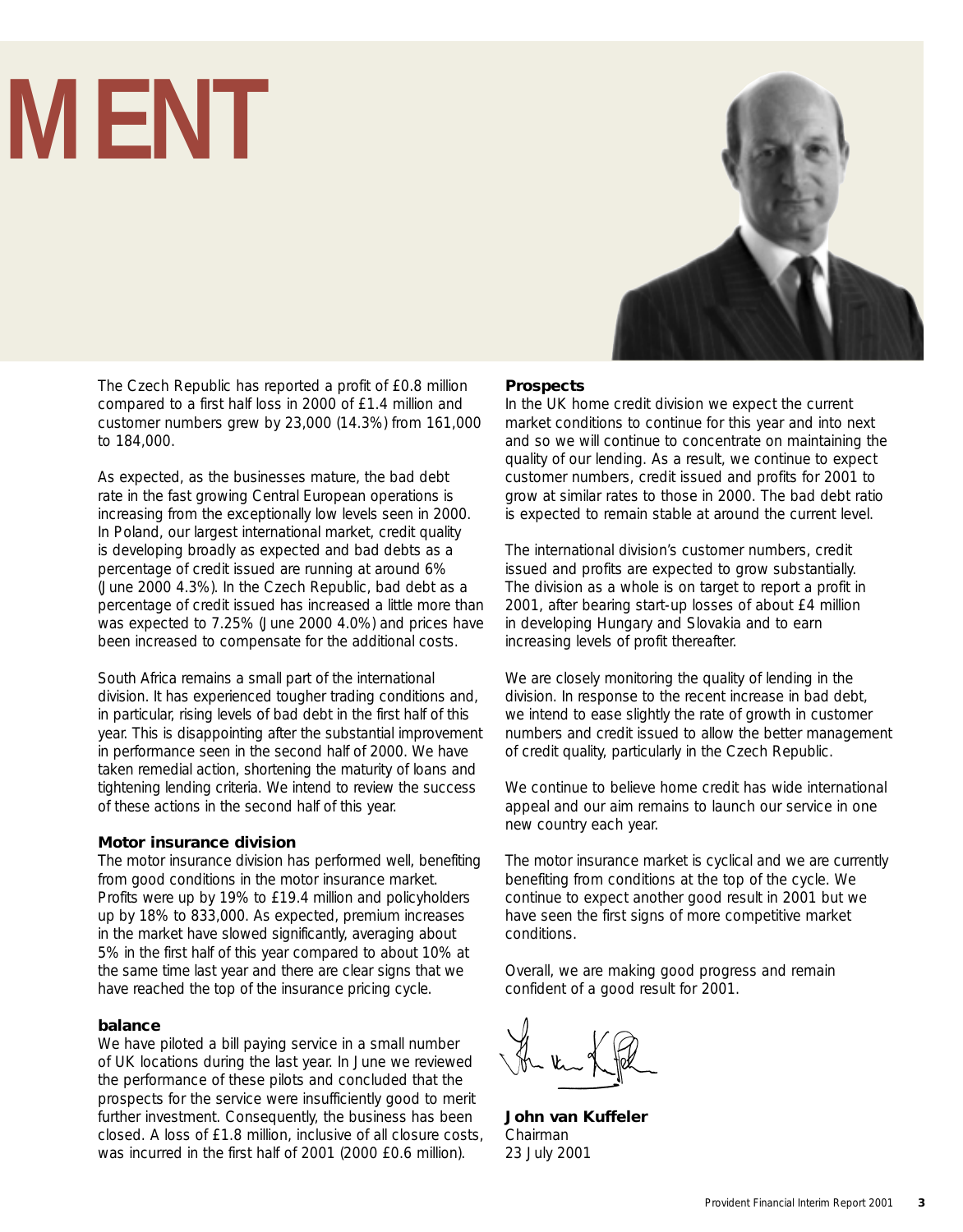## *CONSOLIDATED PROFIT AND LOSS ACCOUNT* for the half-year to 30 June 2001

|                                             | Unaudited          | Unaudited    | Audited   |
|---------------------------------------------|--------------------|--------------|-----------|
|                                             | Half-year to       | Half-year to | Full year |
|                                             | 30 June 2001       | 30 June 2000 | 2000      |
|                                             | £'000              | £'000        | £'000     |
| Turnover                                    | 398,951            | 340,325      | 727,894   |
| Operating profit and profit before taxation | 70,210             | 65,116       | 160,219   |
| Taxation (note 3)                           | (19, 659)          | (17, 581)    | (42, 613) |
| <b>Profit after taxation</b>                | 50,551             | 47,535       | 117,606   |
| Dividends (note 4)                          | (28, 946)          | (25, 333)    | (65, 810) |
| <b>Retained profit</b>                      | 21,605             | 22,202       | 51,796    |
| Earnings per share (note 5)                 |                    |              |           |
| <b>Basic</b>                                | 20.52 <sub>p</sub> | 19.08p       | 47.52p    |
| <b>Diluted</b>                              | 20.37p             | 19.02p       | 47.27p    |
| Dividend per share (note 4)                 | 11.75p             | 10.90p       | 27.30p    |

The results shown in the profit and loss account derive wholly from continuing activities.

There is no material difference between the retained profit as shown above and the historical cost equivalent.

## *STATEMENT OF TOTAL RECOGNISED GAINS AND LOSSES* for the half-year to 30 June 2001

| <b>Total recognised gains and losses</b><br>relating to the period | 51,205                    | 47.387                           | 117,766              |
|--------------------------------------------------------------------|---------------------------|----------------------------------|----------------------|
| Currency translation differences                                   | 654                       | (148)                            | 160                  |
| Profit after taxation                                              | 50,551                    | 47,535                           | 117,606              |
|                                                                    | 30 June 2001<br>£'000     | 30 June 2000<br>£'000            | 2000<br>£'000        |
|                                                                    | Unaudited<br>Half-year to | <b>Unaudited</b><br>Half-year to | Audited<br>Full year |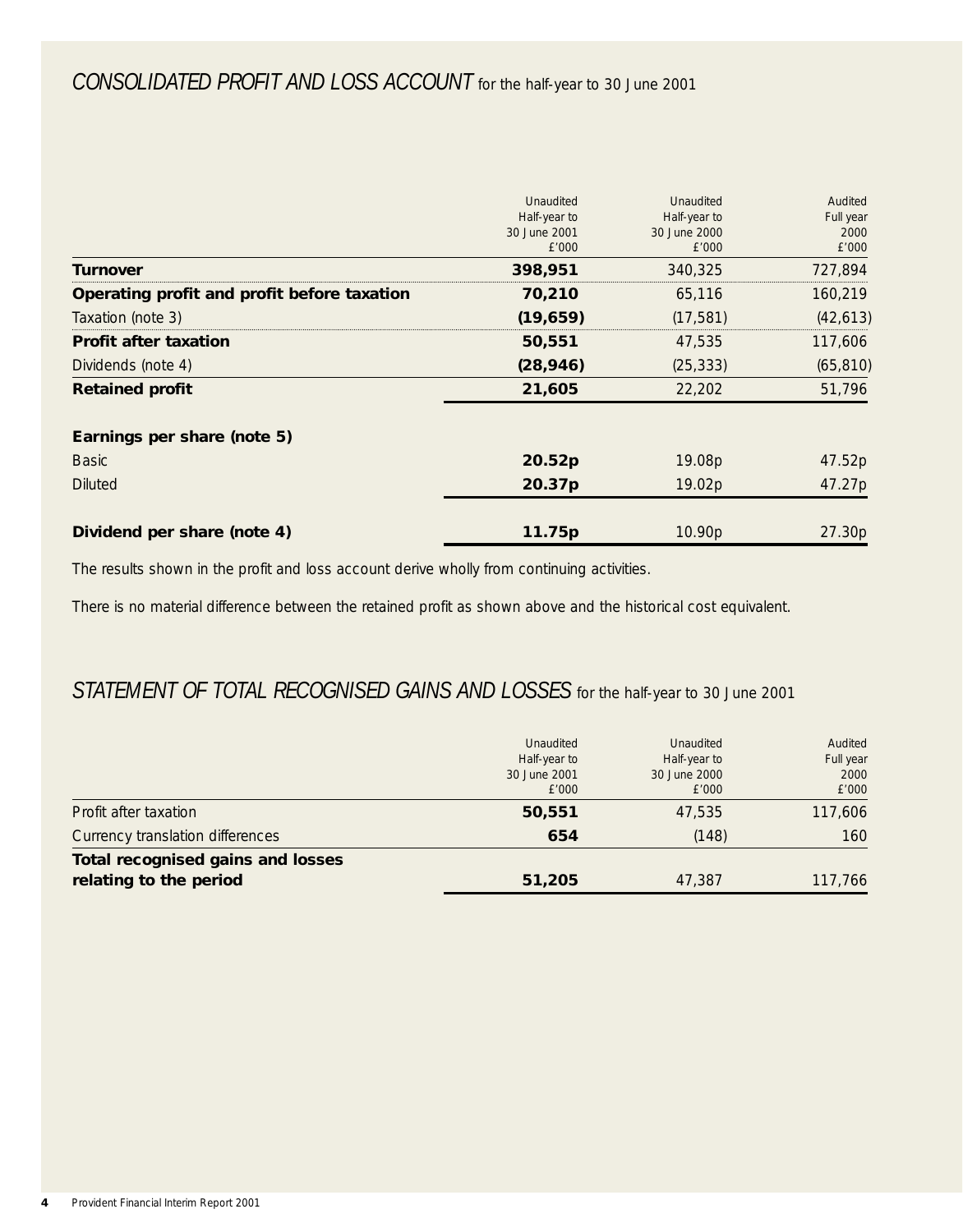|                           | Unaudited<br>Half-year to<br>30 June 2001<br>£'000 | Unaudited<br>Half-year to<br>30 June 2000<br>£'000 | Audited<br>Full year<br>2000<br>£'000 |
|---------------------------|----------------------------------------------------|----------------------------------------------------|---------------------------------------|
| UK home credit            | 224,267                                            | 212,374                                            | 457,242                               |
| International home credit | 46,168                                             | 12.909                                             | 41,901                                |
| Insurance                 | 128,479                                            | 115,038                                            | 228,723                               |
| balance                   | 37                                                 | 4                                                  | 28                                    |
|                           | 398,951                                            | 340,325                                            | 727.894                               |

### *SEGMENTAL ANALYSIS OF PROFIT BEFORE TAXATION* for the half-year to 30 June 2001

|                           | Unaudited<br>Half-year to<br>30 June 2001<br>£'000 | Unaudited<br>Half-year to<br>30 June 2000<br>£'000 | Audited<br>Full year<br>2000<br>£'000 |
|---------------------------|----------------------------------------------------|----------------------------------------------------|---------------------------------------|
| UK home credit            | 61,329                                             | 60,332                                             | 146,985                               |
| International home credit | (2, 347)                                           | (6,860)                                            | (6, 745)                              |
| Insurance                 | 19,451                                             | 16,259                                             | 32,042                                |
| balance                   | (1,828)                                            | (614)                                              | (1, 493)                              |
| Central costs             | (6, 395)                                           | (4,001)                                            | (10, 570)                             |
|                           | 70,210                                             | 65,116                                             | 160,219                               |

The international home credit turnover and profit/(loss) before taxation can be analysed as follows:

|                               | Unaudited<br>Half-year to<br>30 June 2001<br>£'000 | Unaudited<br>Half-year to<br>30 June 2000<br>£'000 | Audited<br>Full year<br>2000<br>£'000 |
|-------------------------------|----------------------------------------------------|----------------------------------------------------|---------------------------------------|
| <b>Turnover</b>               |                                                    |                                                    |                                       |
| Poland                        | 33,014                                             | 7,525                                              | 26,020                                |
| Czech Republic                | 11,794                                             | 4,867                                              | 14,167                                |
| South Africa                  | 1,331                                              | 517                                                | 1,714                                 |
| New countries                 | 29                                                 |                                                    |                                       |
|                               | 46,168                                             | 12,909                                             | 41,901                                |
| Profit/(loss) before taxation |                                                    |                                                    |                                       |
| Poland                        | 900                                                | (3, 430)                                           | (2,769)                               |
| Czech Republic                | 820                                                | (1, 369)                                           | 87                                    |
| South Africa                  | (779)                                              | (505)                                              | (789)                                 |
| New countries                 | (1, 262)                                           |                                                    |                                       |
| Divisional overheads          | (2,026)                                            | (1, 556)                                           | (3, 274)                              |
|                               | (2, 347)                                           | (6,860)                                            | (6, 745)                              |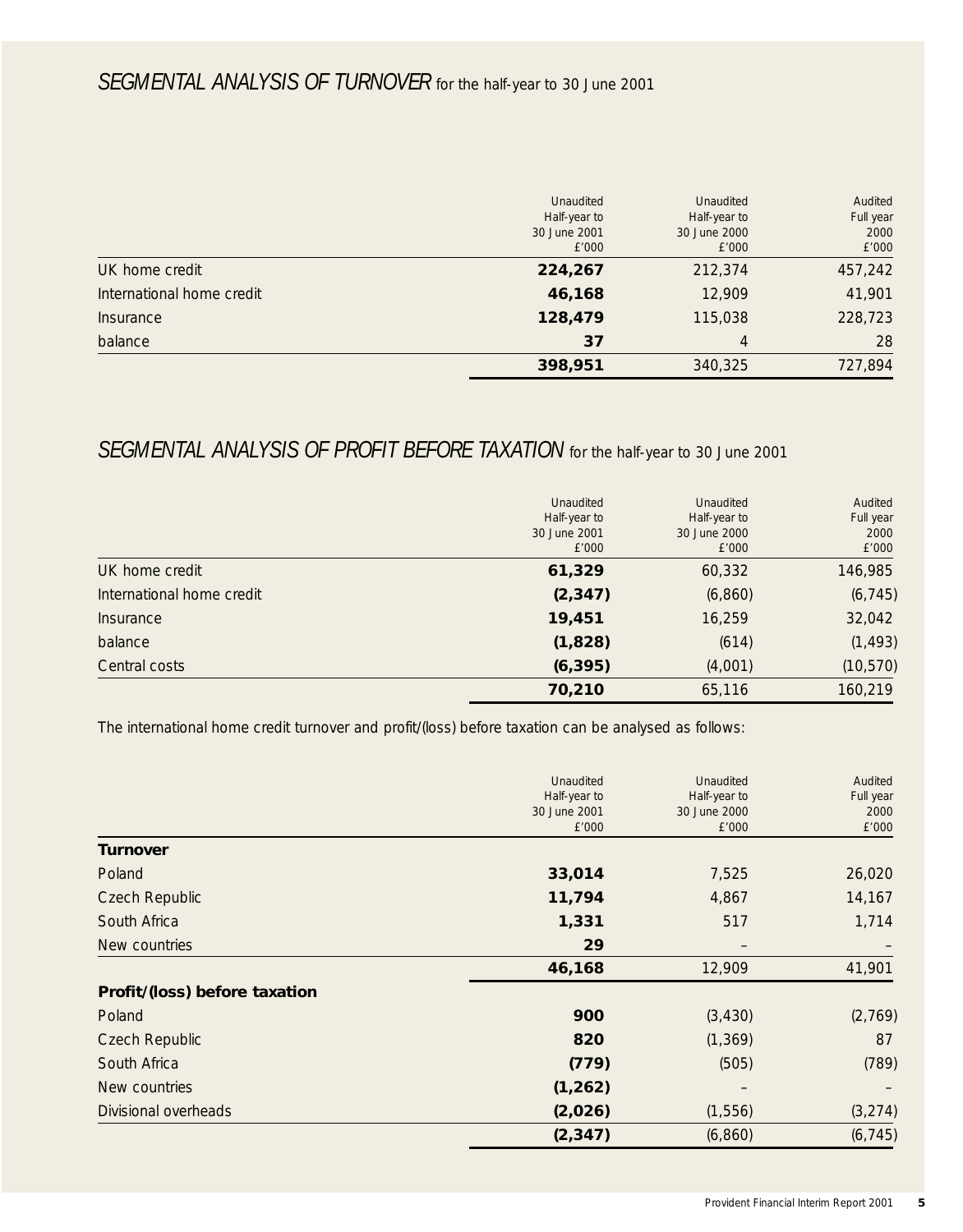## *CONSOLIDATED BALANCE SHEET* as at 30 June 2001

|                                                           | Unaudited<br>As at    | Unaudited<br>As at    | Audited<br>As at 31    |
|-----------------------------------------------------------|-----------------------|-----------------------|------------------------|
|                                                           | 30 June 2001<br>£'000 | 30 June 2000<br>£'000 | December 2000<br>£'000 |
| <b>Fixed assets</b>                                       | 50,227                | 37,143                | 41,184                 |
| <b>Current assets</b>                                     |                       |                       |                        |
| Amounts receivable from customers (note 7)                |                       |                       |                        |
| - due within one year                                     | 606,133               | 519,405               | 637,706                |
| - due in more than one year                               | 8,091                 | 7,524                 | 9,497                  |
| <b>Debtors</b>                                            | 171,165               | 146,118               | 162,727                |
| Investments                                               |                       |                       |                        |
| - realisable within one year                              | 365,000               | 289,647               | 330,000                |
| - realisable in more than one year                        |                       | 10,000                |                        |
| Cash at bank and in hand                                  | 69,396                | 38,490                | 50,881                 |
|                                                           | 1,219,785             | 1,011,184             | 1,190,811              |
| <b>Current liabilities</b>                                |                       |                       |                        |
| Bank and other borrowings                                 | (20, 891)             | (25, 513)             | (37, 133)              |
| Creditors - amounts falling due within one year           | (170, 842)            | (138, 844)            | (166, 091)             |
| Insurance accruals and deferred income                    | (408, 843)            | (335, 945)            | (374, 611)             |
|                                                           | (600, 576)            | (500, 302)            | (577, 835)             |
| <b>Net current assets</b>                                 | 619,209               | 510,882               | 612,976                |
| <b>Total assets less current liabilities</b>              | 669,436               | 548,025               | 654,160                |
| <b>Non-current liabilities</b>                            |                       |                       |                        |
| Bank and other borrowings                                 | (377, 142)            | (311,084)             | (384,908)              |
| Creditors - amounts falling due after more than one year  |                       | (4,923)               |                        |
| Provision for liabilities and charges - deferred taxation | (2,566)               |                       | (2,566)                |
|                                                           | (379, 708)            | (316,007)             | (387, 474)             |
| <b>Net assets</b>                                         | 289,728               | 232,018               | 266,686                |
| <b>Capital and reserves</b>                               |                       |                       |                        |
| Called-up share capital                                   | 25,814                | 25,728                | 25,798                 |
| Share premium account                                     | 52,405                | 45,332                | 51,638                 |
| Revaluation reserve                                       | 1,641                 | 1,641                 | 1,641                  |
| Other reserves                                            | 3,967                 | 3,967                 | 3,967                  |
| Profit and loss account                                   | 205,901               | 155,350               | 183,642                |
| Equity shareholders' funds                                | 289,728               | 232,018               | 266,686                |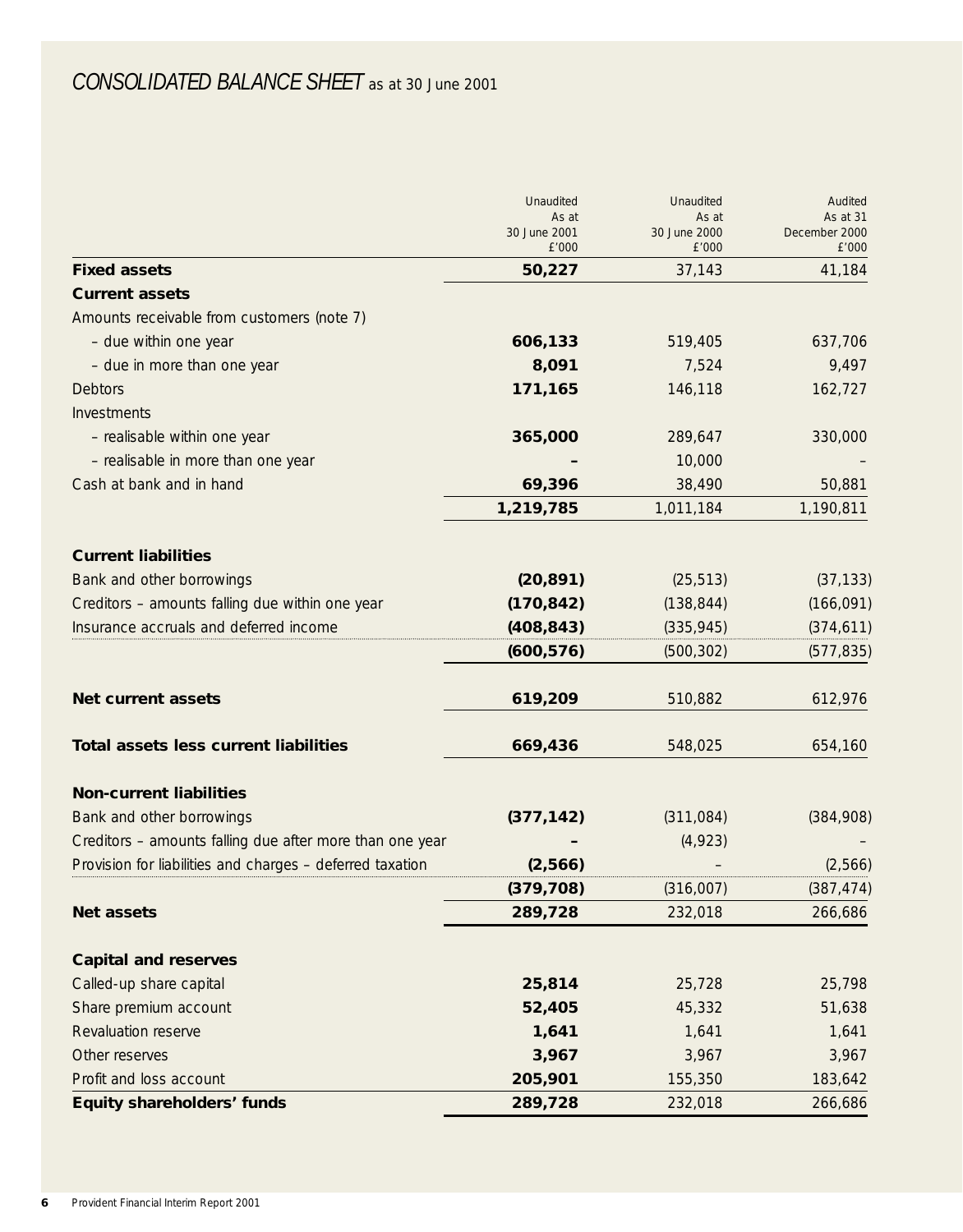|                                              | Unaudited<br>Half-year to<br>30 June 2001<br>£'000 | Unaudited<br>Half-year to<br>30 June 2000<br>£'000 | Audited<br>Full year<br>2000<br>£'000 |
|----------------------------------------------|----------------------------------------------------|----------------------------------------------------|---------------------------------------|
| Net cash inflow from operating activities    | 145,314                                            | 116,934                                            | 136,994                               |
| Taxation                                     | (15, 867)                                          | (17, 160)                                          | (49, 628)                             |
| Capital expenditure and financial investment | (8, 816)                                           | 15,920                                             | 28,264                                |
| Acquisitions and disposals                   | (2, 510)                                           |                                                    |                                       |
| Equity dividends paid                        | (40, 401)                                          | (36, 545)                                          | (63, 367)                             |
| Management of liquid resources               | (35,000)                                           | (53, 345)                                          | (98, 698)                             |
| Financing                                    | (22, 328)                                          | (29,909)                                           | 48.938                                |
| Increase/(decrease) in cash in the period    | 20,392                                             | (4, 105)                                           | 2.503                                 |

The cash flow statement above has been prepared in accordance with FRS 1 (Revised 1996) "Cash Flow Statements". As required by that standard, the statement aggregates the cash flows arising from the insurance and home credit divisions. However, the cash and investments held by the insurance division are required by its regulators to be strictly segregated from the rest of the group and are not available to repay group borrowings.

At 30 June 2001 the cash and investments held by the insurance division amounted to £386 million (30 June 2000 – £316 million).

| Reconciliation of net cash flow<br>to movement in net (debt)/funds | Unaudited<br>Half-year to<br>30 June 2001<br>£'000 | Unaudited<br>Half-year to<br>30 June 2000<br>£'000 | Audited<br>Full year<br>2000<br>£'000 |
|--------------------------------------------------------------------|----------------------------------------------------|----------------------------------------------------|---------------------------------------|
| Increase/(decrease) in net cash for the period                     | 20,392                                             | (4, 105)                                           | 2,503                                 |
| Cash outflow from increase in liquid resources                     | 35,000                                             | 53,345                                             | 98.698                                |
|                                                                    | 55,392                                             | 49.240                                             | 101.201                               |
| Cash outflow/(inflow) from decrease/(increase) in debt             | 23,111                                             | (19, 143)                                          | (97, 766)                             |
| Change in net debt resulting from cash flows                       | 78,503                                             | 30.097                                             | 3.435                                 |
| Loans relating to business acquired                                | (975)                                              |                                                    |                                       |
| Exchange adjustments                                               | (5)                                                |                                                    | (1,038)                               |
| Net debt at start of period                                        | (51, 160)                                          | (53, 557)                                          | (53, 557)                             |
| Net funds/(debt) at end of period                                  | 26,363                                             | (23, 460)                                          | (51, 160)                             |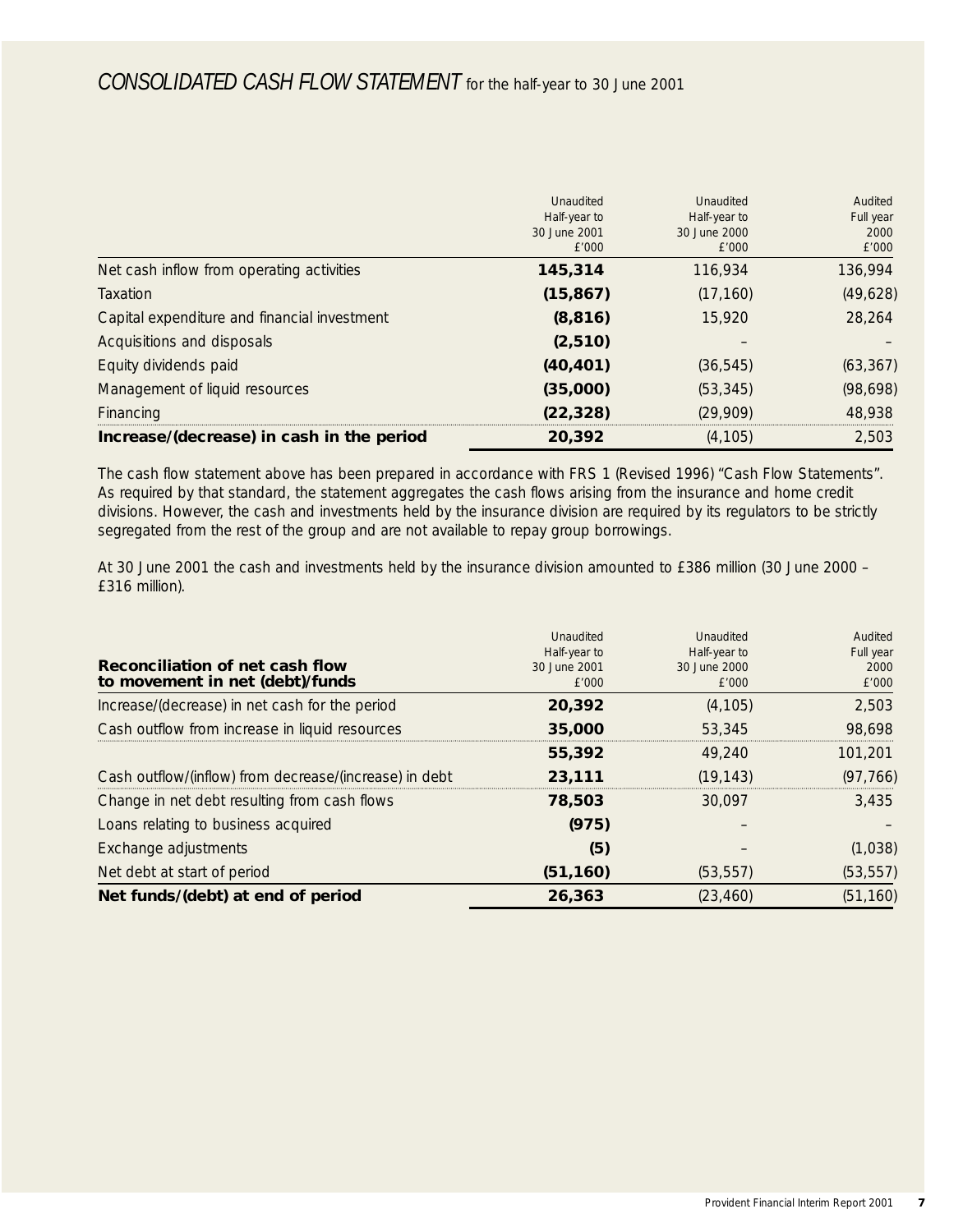|                                         | 31 December   |                     |                      | Exchange           |                       |
|-----------------------------------------|---------------|---------------------|----------------------|--------------------|-----------------------|
| Analysis of changes in net funds/(debt) | 2000<br>£'000 | Cash flows<br>£'000 | Acquisition<br>£'000 | movements<br>£'000 | 30 June 2001<br>£'000 |
|                                         |               |                     |                      |                    |                       |
| Cash at bank and in hand                | 50,881        | 17.757              |                      | 758                | 69,396                |
| Overdrafts                              | (12.389)      | 2.635               |                      |                    | (9, 754)              |
|                                         | 38,492        | 20.392              |                      | 758                | 59,642                |
| Investments realisable within one year  | 320,000       | 35,000              |                      |                    | 355,000               |
| Bank and other borrowings               |               |                     |                      |                    |                       |
| - less than one year                    | (24.744)      | 13,607              |                      |                    | (11, 137)             |
| - more than one year                    | (384.908)     | 9.504               | (975)                | (763)              | (377, 142)            |
|                                         | (409.652)     | 23.111              | (975)                | (763)              | (388, 279)            |
| Net funds/(debt)                        | (51.160)      | 78.503              | (975)                | (5)                | 26,363                |

Cash, borrowings and overdraft balances shown above at 31 December 2000 and 30 June 2001 agree to the balance sheets at those dates. Investments realisable within one year exclude those current asset investments which are not considered to be liquid resources (being those investments with more than one year to maturity when acquired, but less than one year to maturity at the balance sheet date, other than investments which are traded on an active market).

|                                                          | Unaudited    | Unaudited    | Audited   |
|----------------------------------------------------------|--------------|--------------|-----------|
|                                                          | Half-year to | Half-year to | Full year |
| Reconciliation of operating profit to                    | 30 June 2001 | 30 June 2000 | 2000      |
| net cash inflow from operating activities                | £'000        | £'000        | £'000     |
| Operating profit                                         | 70,210       | 65,116       | 160,219   |
| Depreciation                                             | 3,549        | 2,858        | 5,935     |
| Loss on sale of tangible fixed assets                    | 124          | 154          | 312       |
| Decrease/(increase) in amounts receivable from customers | 33,381       | 48,203       | (72, 071) |
| Increase in debtors                                      | (8, 144)     | (15, 776)    | (33,098)  |
| Increase in insurance accruals and deferred income       | 34,232       | 29.091       | 67,638    |
| Increase/(decrease) in other creditors                   | 11,962       | (12, 712)    | 8,059     |
| Net cash inflow from operating activities                | 145,314      | 116,934      | 136,994   |

Net cash inflow from operating activities can be analysed as follows:

|                           | Unaudited<br>Half-year to<br>30 June 2001<br>£'000 | <b>Unaudited</b><br>Half-year to<br>30 June 2000<br>£'000 | Audited<br>Full year<br>2000<br>£'000 |
|---------------------------|----------------------------------------------------|-----------------------------------------------------------|---------------------------------------|
| UK home credit            | 124,644                                            | 109,565                                                   | 131,320                               |
| International home credit | (31, 923)                                          | (18, 246)                                                 | (50, 936)                             |
| <i>Insurance</i>          | 56,699                                             | 32,030                                                    | 67,163                                |
| Central                   | (4, 106)                                           | (6, 415)                                                  | (10, 553)                             |
|                           | 145,314                                            | 116,934                                                   | 136,994                               |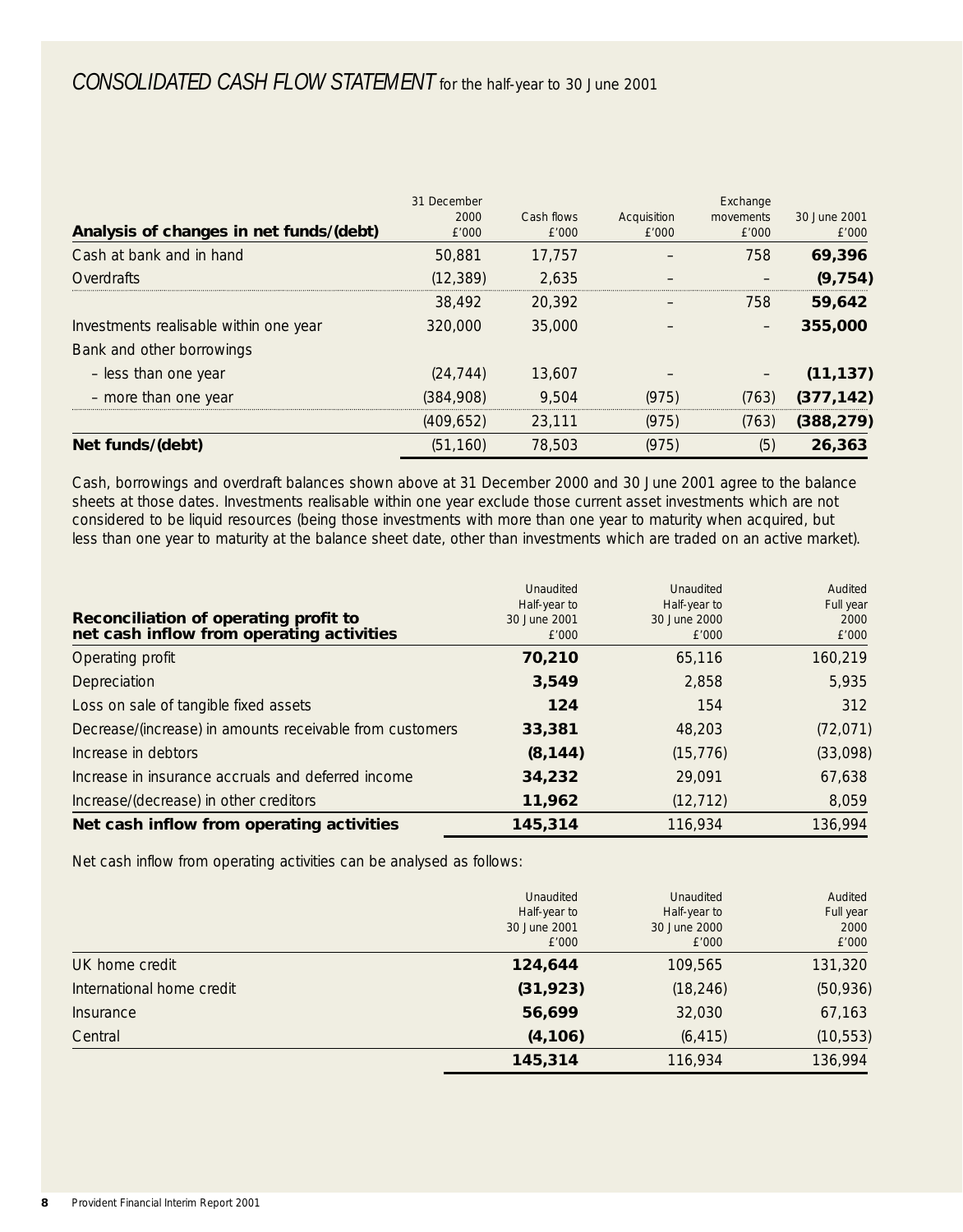**1** The financial information, which has been prepared on the basis of the accounting policies set out in the group's 2000 statutory accounts, does not constitute a set of statutory accounts and is unaudited. This document (the 2001 interim report) will be published on the company's website (in addition to the normal paper version). The maintenance and integrity of the Provident Financial website is the responsibility of the directors and the work carried out by the auditors does not involve consideration of these matters. Legislation in the UK governing the preparation and dissemination of financial statements may differ from legislation in other jurisdictions.

**2** The information relating to the full year ended 31 December 2000 is an extract from the latest published accounts on which the auditors gave an unqualified opinion and which have been delivered to the Registrar of Companies.

**3** The taxation charge has been calculated by applying the directors' best estimate of the effective tax rate for the year, which is 28% (30 June 2000 – 27%), to the profit for the period.

#### **4 Dividends paid and proposed**

|                                                   | Unaudited<br>Half-year to<br>30 June 2001<br>£'000 | Unaudited<br>Half-year to<br>30 June 2000<br>£'000 | Audited<br>Full year<br>2000<br>£'000 |
|---------------------------------------------------|----------------------------------------------------|----------------------------------------------------|---------------------------------------|
| Interim dividend declared $11.75p$ (2000 – 10.9p) | 28,946                                             | 25,333                                             | 25,421                                |
| Final dividend paid 16.4p                         | -                                                  |                                                    | 40,389                                |
|                                                   | 28,946                                             | 25,333                                             | 65,810                                |
|                                                   |                                                    |                                                    |                                       |
| Dividend cover                                    | 1.75                                               | 1.75                                               | 1.74                                  |

#### **5 Earnings per share**

The basic and diluted earnings per share figures have been calculated using the profit for the period attributed to ordinary shareholders of £50,551,000 (30 June 2000 – £47,535,000) and the weighted average number of shares in issue during the period.

The weighted average number of shares in issue during the period can be reconciled to the number used in the basic and diluted earnings per share calculations as follows:

| Weighted average number of shares              | Unaudited<br>Half-year to<br>30 June 2001<br><b>Number</b> | Unaudited<br>Half-year to<br>30 June 2000<br>Number | Audited<br>Full year<br>2000<br>Number |
|------------------------------------------------|------------------------------------------------------------|-----------------------------------------------------|----------------------------------------|
| In issue during the period                     | 248,965,864                                                | 252.066.217                                         | 250,221,347                            |
| Held by the QUEST                              | (2,643,915)                                                | (2,990,972)                                         | (2,727,626)                            |
| Used in basic earnings per share calculation   | 246,321,949                                                | 249.075.245                                         | 247,493,721                            |
| Issuable on conversion of outstanding options  | 1,821,287                                                  | 852,768                                             | 1,286,831                              |
| Used in diluted earnings per share calculation | 248,143,236                                                | 249,928,013                                         | 248,780,552                            |

| The movement on the number of shares in issue during the period is as follows: | Number      |
|--------------------------------------------------------------------------------|-------------|
| At 1 January 2001                                                              | 248,931,030 |
| Shares issued pursuant to the exercise of options                              | 184.309     |
| At 30 June 2001                                                                | 249,115,339 |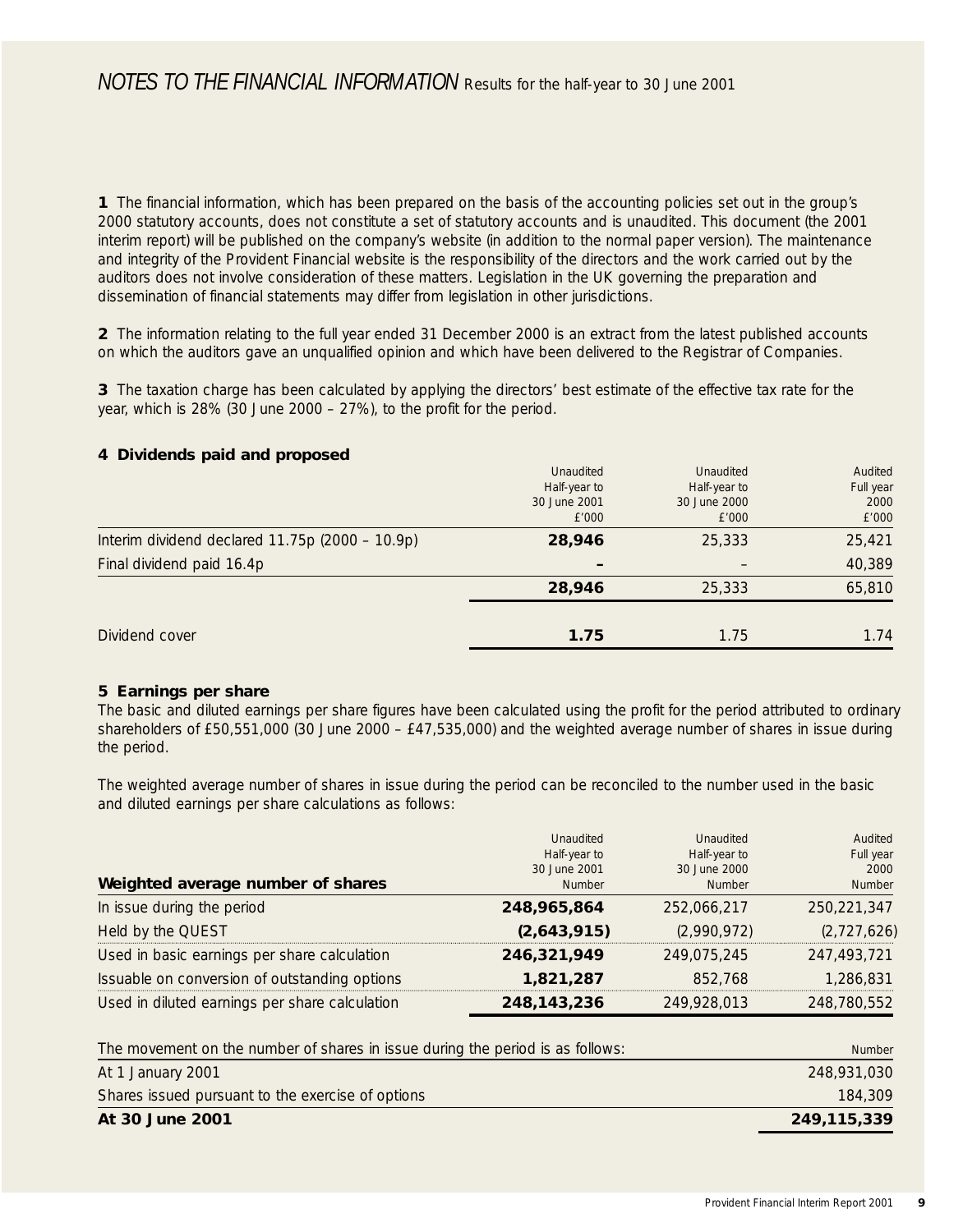#### **6 Reconciliation of movement in equity shareholders' funds**

|                                                           | Unaudited    | Unaudited    | Audited   |
|-----------------------------------------------------------|--------------|--------------|-----------|
|                                                           | Half-year to | Half-year to | Full year |
|                                                           | 30 June 2001 | 30 June 2000 | 2000      |
|                                                           | £'000        | £'000        | £'000     |
| Profit attributable to equity shareholders                | 50,551       | 47.535       | 117,606   |
| <b>Dividends</b>                                          | (28, 946)    | (25, 333)    | (65, 810) |
| Retained profit                                           | 21,605       | 22,202       | 51,796    |
| New share capital issued                                  | 783          |              | 6.376     |
| Share capital cancelled on share buy-back                 |              | (1.879)      | (1, 879)  |
| Share buy-back                                            |              | (47, 173)    | (47, 173) |
| Shares issued to the OUEST                                |              |              | (1,610)   |
| Currency translation differences                          | 654          | (148)        | 160       |
| Net addition to/(reduction in) equity shareholders' funds | 23,042       | (26,998)     | 7,670     |
| Equity shareholders' funds at beginning of period         | 266,686      | 259,016      | 259,016   |
| Equity shareholders' funds at end of period               | 289,728      | 232,018      | 266,686   |

#### **7 Amounts receivable from customers**

|                                                       | Unaudited<br>As at | Unaudited    | Audited<br>As at |
|-------------------------------------------------------|--------------------|--------------|------------------|
|                                                       |                    | As at        |                  |
|                                                       | 30 June 2001       | 30 June 2000 | 31 December 2000 |
| (a) Instalment credit receivables                     | £'000              | £'000        | £'000            |
| Gross instalment credit receivables                   | 945,475            | 817.536      | 976,269          |
| Less: provision for bad and doubtful debts            | (91, 196)          | (90, 420)    | (79, 220)        |
| Instalment credit receivables after provision for bad |                    |              |                  |
| and doubtful debts                                    | 854,279            | 727,116      | 897,049          |
| Less: deferred revenue thereon                        | (240, 055)         | (200, 187)   | (249, 846)       |
|                                                       | 614,224            | 526,929      | 647,203          |
|                                                       |                    |              |                  |
| Analysed as: - due within one year                    | 606,133            | 519,405      | 637,706          |
| - due in more than one year                           | 8,091              | 7.524        | 9,497            |
|                                                       | 614,224            | 526,929      | 647,203          |

At 30 June 2001 the net amounts receivable from UK home credit customers were £520.3m (30 June 2000 – £500.6m) and from international home credit customers were £93.9m (30 June 2000 – £26.3m).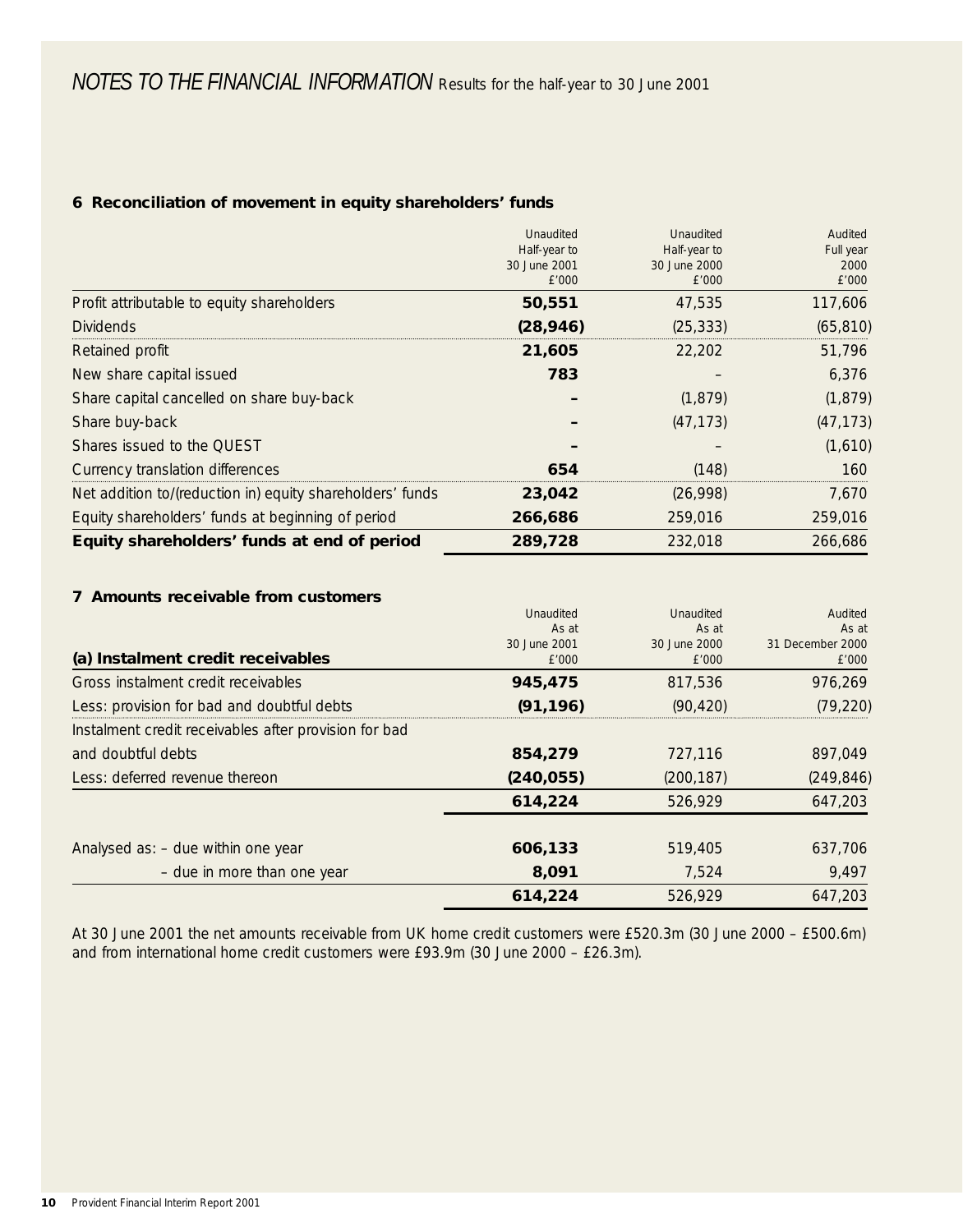#### **7 Amounts receivable from customers** continued

|                                                            | Unaudited    | Unaudited    | Audited   |
|------------------------------------------------------------|--------------|--------------|-----------|
|                                                            | Half-year to | Half-year to | Full year |
|                                                            | 30 June 2001 | 30 June 2000 | 2000      |
| (b) Bad and doubtful debts                                 | £'000        | £'000        | £'000     |
| Gross provision at end of period                           | 91,196       | 90,420       | 79,220    |
| Less: deferred revenue thereon                             | (28, 560)    | (26, 280)    | (24, 400) |
| Net provision at end of period                             | 62,636       | 64,140       | 54,820    |
| Net provision at start of period                           | (54, 820)    | (60, 823)    | (60, 823) |
| Increase/(decrease) in provision (net of deferred revenue) | 7,816        | 3.317        | (6,003)   |
| Amounts written off (net of deferred revenue)              | 42,499       | 36,307       | 82,307    |
| Net charge to profit and loss account for bad              |              |              |           |
| and doubtful debts                                         | 50,315       | 39,624       | 76,304    |
| Analysed as: - UK home credit                              | 41,008       | 37,760       | 71,460    |
| - International home credit                                | 9,307        | 1,864        | 4,844     |
|                                                            | 50,315       | 39,624       | 76,304    |
|                                                            |              |              |           |

(c) The figures for receivables, provisions and bad and doubtful debts at 30 June 2001 should be compared with the equivalent information at 30 June 2000 in view of the long-established seasonal patterns in lending and collections.

#### **8 Credit issued**

|                           | 497,535                      | 402,920                      | 23.5   |
|---------------------------|------------------------------|------------------------------|--------|
| International home credit | 106,934                      | 38,957                       | 174.5  |
| UK home credit            | 390,601                      | 363,963                      | 7.3    |
|                           | £'000                        | £'000                        | %      |
|                           | Half-year to<br>30 June 2001 | Half-year to<br>30 June 2000 | Growth |

#### **9 Collections**

|                           | Half-year to | Half-year to |        |
|---------------------------|--------------|--------------|--------|
|                           | 30 June 2001 | 30 June 2000 | Growth |
|                           | £'000        | £'000        | $\%$   |
| UK home credit            | 634,108      | 596,325      | 6.3    |
| International home credit | 116,119      | 36.891       | 214.8  |
|                           | 750,227      | 633,216      | 18.5   |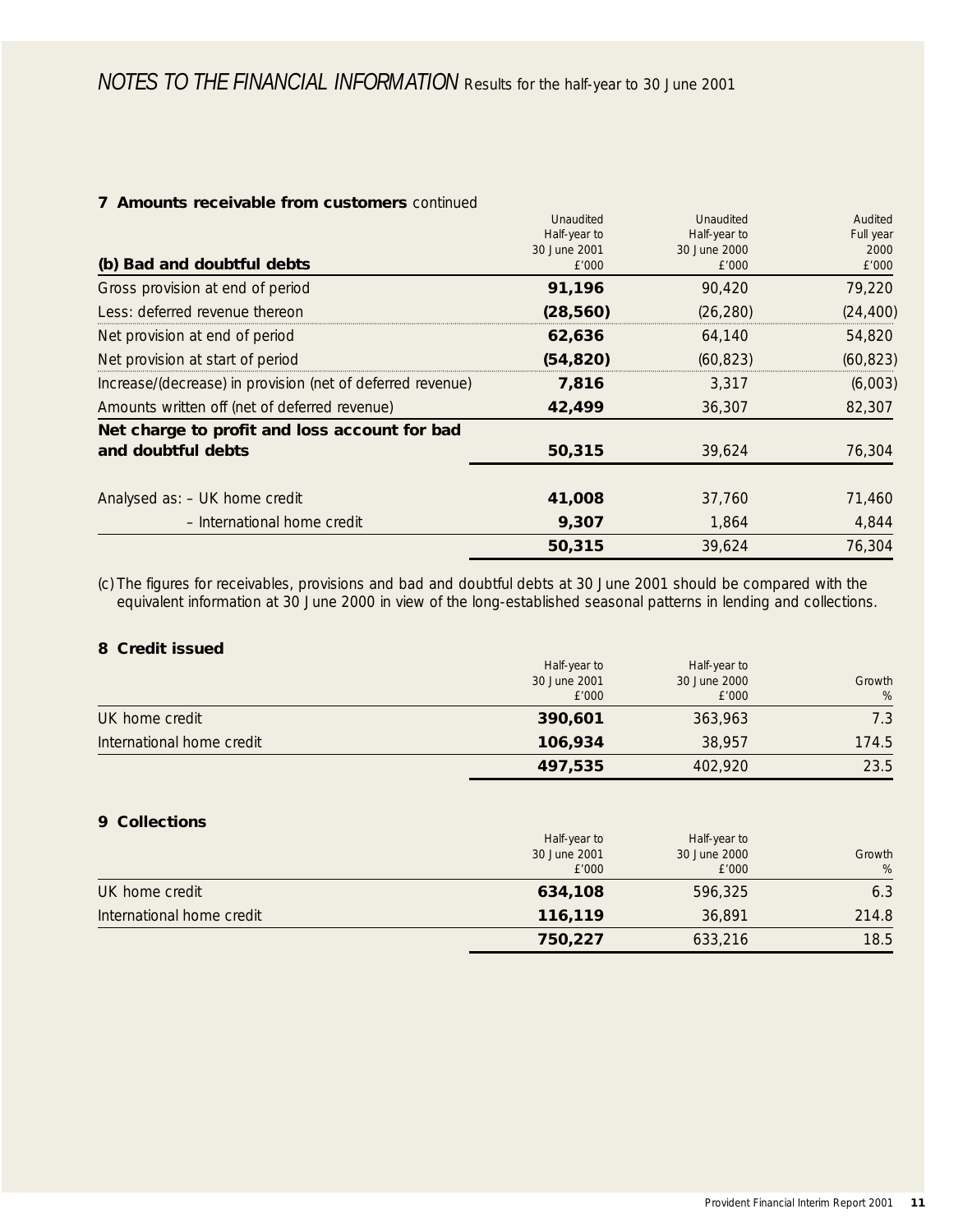### *INDEPENDENT REVIEW REPORT TO PROVIDENT FINANCIAL plc*

#### **Introduction**

We have been instructed by the company to review the financial information which comprises the consolidated profit and loss account, statement of total recognised gains and losses, consolidated balance sheet, consolidated cash flow statement and the related notes. We have read the other information contained in the interim report and considered whether it contains any apparent misstatements or material inconsistencies with the financial information.

#### **Directors' responsibilities**

The interim report, including the financial information contained therein, is the responsibility of, and has been approved by, the directors. The directors are responsible for preparing the interim report in accordance with the Listing Rules of the Financial Services Authority which require that the accounting policies and presentation applied to the interim figures should be consistent with those applied in preparing the preceding annual accounts except where any changes, and the reasons for them, are disclosed.

#### **Review work performed**

We conducted our review in accordance with guidance contained in Bulletin 1999/4 issued by the Auditing Practices Board for use in the United Kingdom. A review consists principally of making enquiries of management and applying analytical procedures to the financial information and underlying financial data, and based thereon, assessing whether the accounting policies and presentation have been consistently applied unless otherwise disclosed. A review excludes audit procedures such as tests of controls and verification of assets, liabilities and transactions. It is substantially less in scope than an audit performed in accordance with United Kingdom Auditing Standards and therefore provides a lower level of assurance than an audit. Accordingly, we do not express an audit opinion on the financial information.

#### **Review conclusion**

On the basis of our review we are not aware of any material modifications that should be made to the financial information as presented for the six months ended 30 June 2001.

#### **PricewaterhouseCoopers**

Chartered Accountants and Registered Auditors **Leeds** 23 July 2001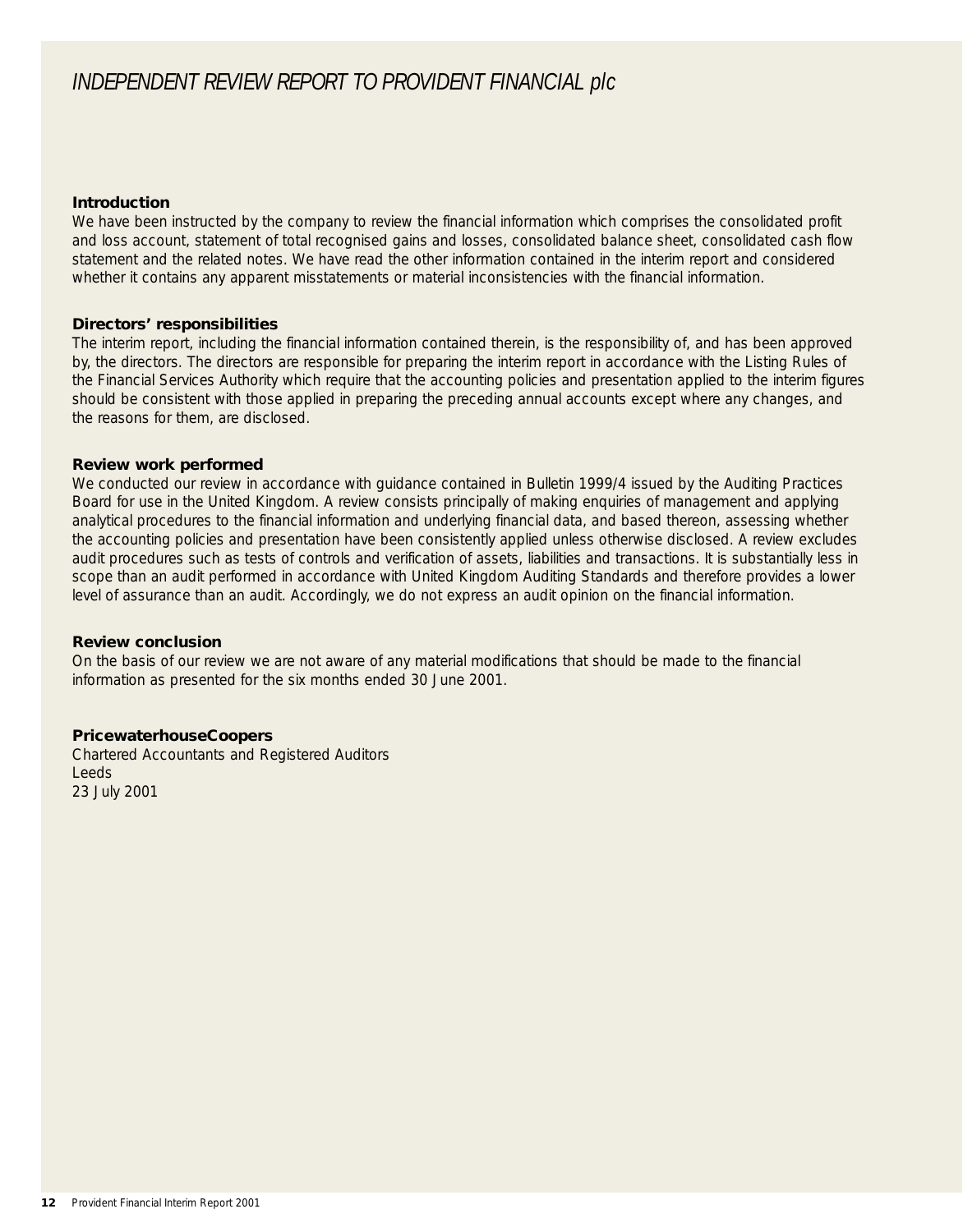### *SHAREHOLDER INFORMATION*

**1** The shares will be marked ex-dividend on 19 September 2001.

**2** The interim dividend will be paid on 19 October 2001 to shareholders on the register at the close of business on 21 September 2001.

- **3** Dividend warrants/vouchers will be posted on 17 October 2001.
- **4** The interim report is being posted to shareholders on 3 August 2001.

**5** The Provident Financial Company Nominee Scheme ("the scheme") enables shareholders who are eligible, namely individuals, to take advantage of the CREST system for settling transactions in shares in the company by means of a low-cost dealing service. It includes a dividend reinvestment scheme for those who wish to use this facility. Shareholders who wish to take advantage of the scheme should contact the company's registrar, Capita IRG Plc, Bourne House, 34 Beckenham Road, Beckenham, Kent BR3 4TU (telephone: 0208 639 2000) to request an information pack. The registrar's website is www.capita-irg.com.

*DIRECTORS* as at 23 July 2001

#### **Executive directors**

John P de Blocq van Kuffeler MA FCA Chairman

Howard J Bell MBA Chief Executive

Robin J Ashton BA ACA Deputy Chief Executive

John A Harnett BA ACA Finance Director

Christopher C Johnstone ACA ATII MBA Managing Director of the UK home credit division

David R Swann BA MBA Managing Director of the international home credit division

#### **Non-executive directors**

Charles H Gregson BA Deputy Chairman and Chairman of the Risk Advisory Committee

Angela C M Heylin OBE FIPR Chairman of the Remuneration Committee

John H Maxwell CA CIMgt Chairman of the Audit Committee